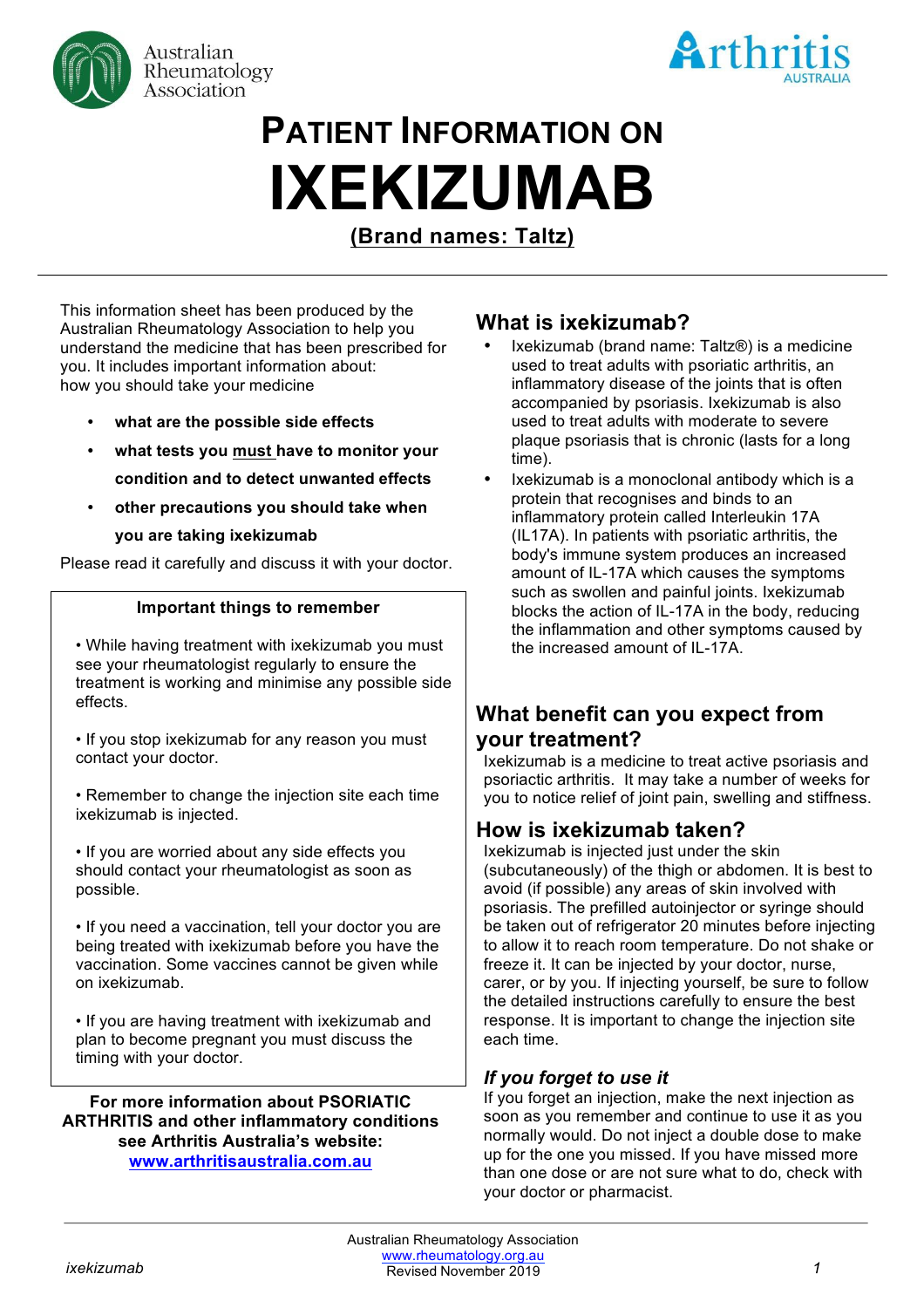## **If you have used too much (overdose)**

Let your doctor know as soon as possible if you accidentally use more than your prescribed dose. The risk of adverse events is higher with larger doses.

## *What is the dosage?*

Ixekizumab is an 80mg prefilled syringe or prefilled autoinjector. The usual starting dose is 2 injections, followed by 1 injection every 4 weeks.

### *Can other medicines be taken with ixekizumab?*

Ixekizumab may be taken in combination with other arthritis medicines, including:

• steroid medicines such as prednisolone or cortisone injections into the joint

• anti-inflammatory medicines (NSAIDs) such as

naproxen (Naprosyn) or ibuprofen (Brufen/Nurofen)

• simple pain-relieving medicines such as paracetamol • methotrexate

There are separate information sheets for the medicines mentioned above.

## *How long is the treatment continued?*

Treatment can continue with ixekizumab as long as it is effective and you are not experiencing any adverse effects. Your doctor will tell you how long to continue treatment with ixekizumab.

# **Are there any side effects?**

As with most medicines, ixekizumab may cause side effects in some people. You may need medical treatment if you get some side effects. Tell your doctor if you are concerned about any possible side effects.

#### *Most common possible side effects*

• The most common side effects with ixekizumab are upper respiratory infections such as stuffy nose and sore throat. These are usually mild. Tell your doctor if you are concerned, or if the side effects persist for a long time.

• Other common side effects include cold sores, diarrhoea, hives, headache, nausea or itchy rash (urticaria).

#### *Less common or rare possible side effects*

Other less common side effects include oral thrush, signs of low white cells (such as fever, sore throat or mouth ulcers due to infections), athelete's foot, ear infections, painful periods, conjunctivitis or discharge from the eye with itching, redness and swelling.

There are some rare but potentially serious side effects with ixekizumab:

• Serious allergic reaction: Signs of a serious allergic reaction may include a skin rash, a swollen face, lips, mouth or throat, or wheezing, dizziness, trouble swallowing or breathing.

Tell your doctor or go to the hospital immediately if you have an allergic reaction as you need urgent medical attention.

• Inflammatory bowel disease: New cases of inflammatory bowel disease or "flare ups" after periods of remission can occur while being treated with ixekizumab. If you have inflammatory bowel disease, tell your doctor if you have worsening symptoms during treatment with ixekizumab, or if you develop new symptoms of stomach pain or diarrhoea.

Other side effects not listed in this leaflet may also occur. Tell your doctor if you notice any other side effects that you think might be caused by ixekizumab.

# **What precautions are necessary?**

Before treatment is started with ixekizumab, your doctor will examine you for tuberculosis (TB). If your doctor feels that you are at risk for TB, you may be treated with medicine for TB before you begin treatment and during treatment with ixekizumab.

#### *Use with other medicines*

• Ixekizumab may interact with some other medicines. You should tell your doctor (including your general practitioner, rheumatologist and others) about all medicines you are taking or plan to take. This includes over the counter or herbal/naturopathic medicines. You should also mention your treatment when you see other health professionals.

• While being treated with ixekizumab, you must not receive live vaccines. Tell your doctor if anyone in your house needs a vaccine. The viruses in some vaccines can spread to people with a weakened immune system and can cause serious problems.

#### *Use in pregnancy and when breastfeeding*

• The effects of ixekizumab during pregnancy have not been well studied, so it is not clear if it causes birth defects. Treatment of pregnant women with ixekizumab may affect the immunity of their baby. Women of childbearing potential should use effective methods of contraception during treatment and for at least 10 weeks after treatment.

• If you are pregnant or are considering having a child you should discuss this with your doctor before beginning this medication.

• If you have been treated with ixekizumab during your pregnancy, you should check with your doctor before vaccinations are given to your baby. Some vaccines cannot be given to the newborn baby if you were treated with ixekizumab while you were pregnant. • It is not known whether ixekizumab is excreted in the breastmilk of lactating women. Women who are breastfeeding should talk to their doctor about whether or not to use ixekizumab.

## **How to store ixekizumab**

• Store ixekizumab in the refrigerator, between 2 and 8 degrees Celsius. Do not freeze. If necessary ixekizumab may be stored unrefrigerated for a single period of up to 5 days at room temperature, not above 30 degrees Celsius. Keep the syringe in the original carton to protect them from light until the time of use.